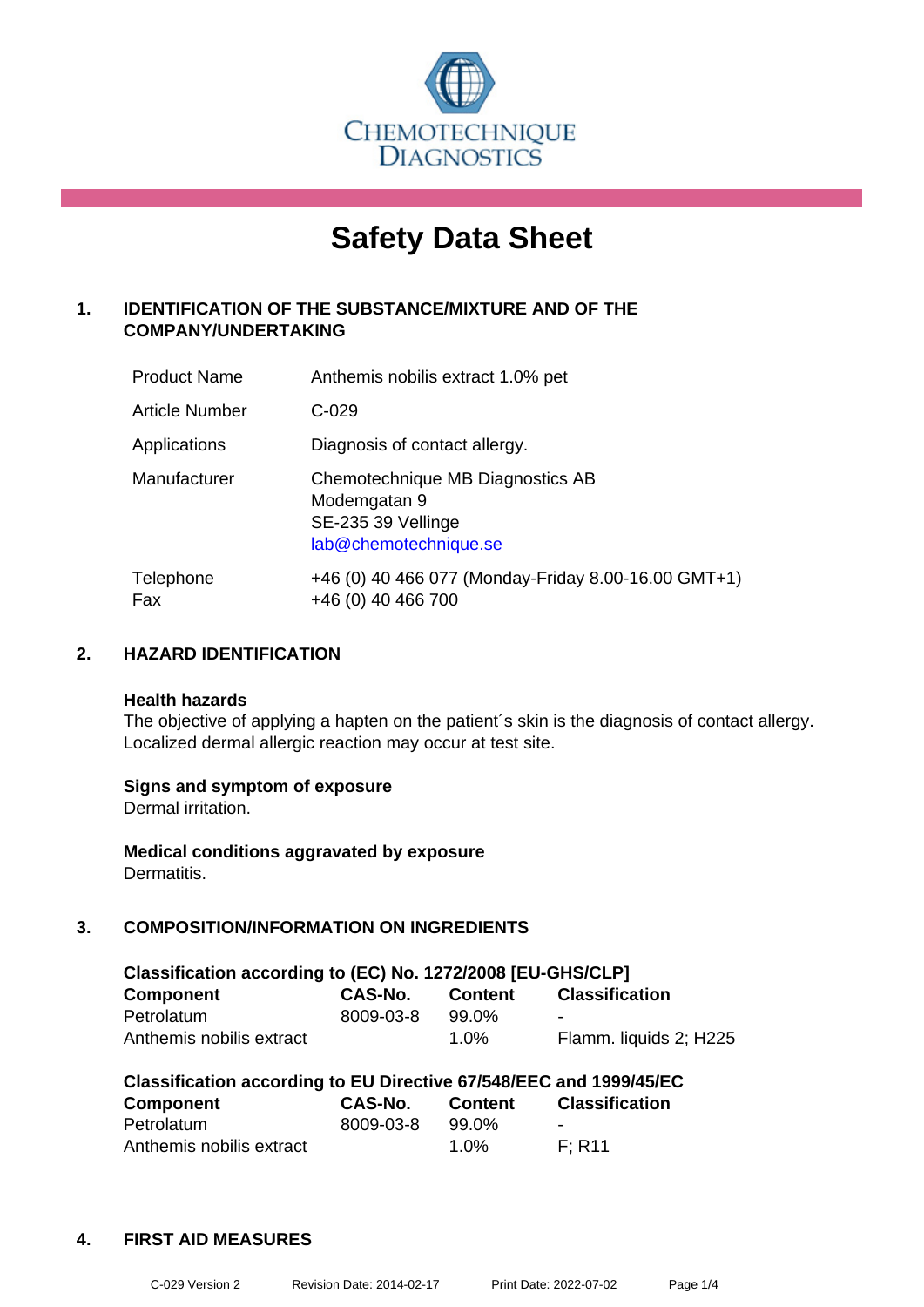#### **Emergency and first aid procedures**

Obtain medical attention.

# **5. FIRE-FIGHTING MEASURES\***

#### **Suitable extinguish media**

CO2, powder or water spray. Fight larger fires with water spray or alcohol resistant foam.

#### **For safety reasons unsuitable extinguishing agents** Water with full jet.

**Special protective equipment for fire-fighters** Wear self-contained respiratory protective device. Wear fully protective suit.

\*Data is shown for petrolatum only

#### **6. ACCIDENTAL RELEASES MEASURES**

**Steps to be taken if material is released or spilled** Contain and place in a closed container.

#### **7. HANDLING AND STORAGE**

**Precautions to be taken in handling and storage** Store dark at 5-8°C. Avoid extended exposure to light. FOR EXTERNAL USE ONLY.

#### **8. EXPOSURE CONTROLS/PERSONAL PROTECTION**

**Respiratory protection** Not required.

**Ventilation**

Local exhaust.

**Protective gloves** Disposal gloves.

#### **Eye protection**

Not required with normal use.

#### **Work/Hygienic practices**

Wash hands after each use.

#### **9. PHYSICAL AND CHEMICAL PROPERTIES**

| Appearance | <b>Brownish Yellow Semi-solid</b> |
|------------|-----------------------------------|
| Odour      | Fragrance                         |

Melting point\* 50-55° C Boiling point\* No data available Flash point\* >100°C Self ignition\* Product does not self ignite.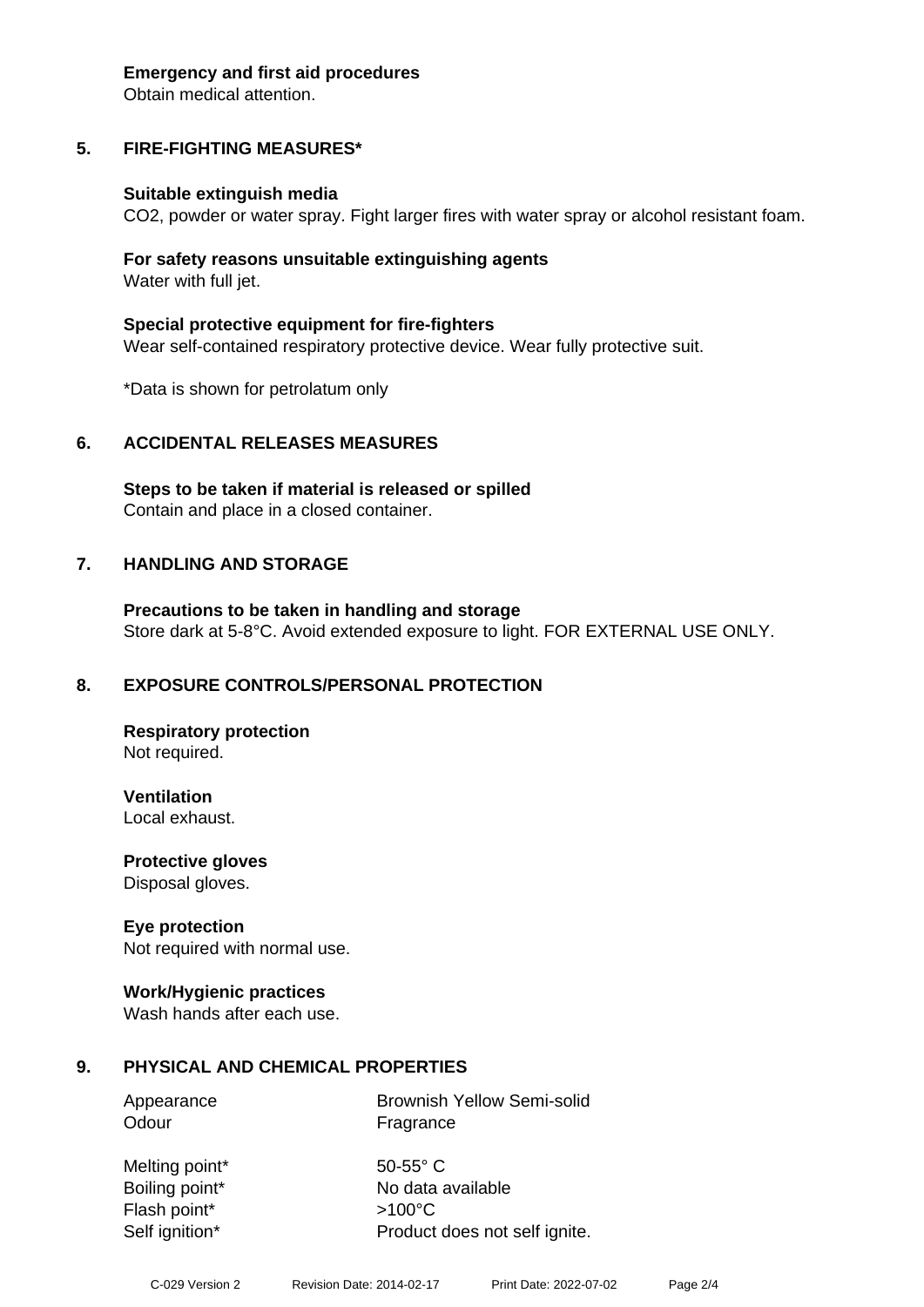Density\* No data available. Solubility in/Miscibility with Water\*

Danger of explosion\* Product does not present an explosion hazard. Insoluble

\*Data is shown for petrolatum only

#### **10. STABILITY AND REACTIVITY**

#### **Incompability**

May react with strong oxidizing agents.

#### **Stability**

Stable at recommended storage conditions.

#### **Hazardous byproducts**

Combustion may generate CO, CO2 and other oxides.

# **Hazardous polymerization**

Will not occur.

# **11. TOXICOLOGICAL INFORMATION**

No data available.

# **12. ECOLOGICAL INFORMATION**

No data available.

#### **13. DISPOSAL CONSIDERATIONS**

**Waste disposal method** Comply with federal, state/provincial and local regulation.

#### **14. TRANSPORT INFORMATION**

Not dangerous goods.

#### **15. REGULATORY INFORMATION**

The classification is according to the latest editions of the EU lists, and extended by company and literature data.

# **16. OTHER INFORMATION**

#### **Text of H-statements and R-phrases mentioned in Section 3**

| Flamm. liquids 2 | Flammable liquids (Category 2)     |
|------------------|------------------------------------|
| H <sub>225</sub> | Highly flammable liquid and vapour |
| E                | Flammable                          |
| <b>R11</b>       | Highly flammable                   |